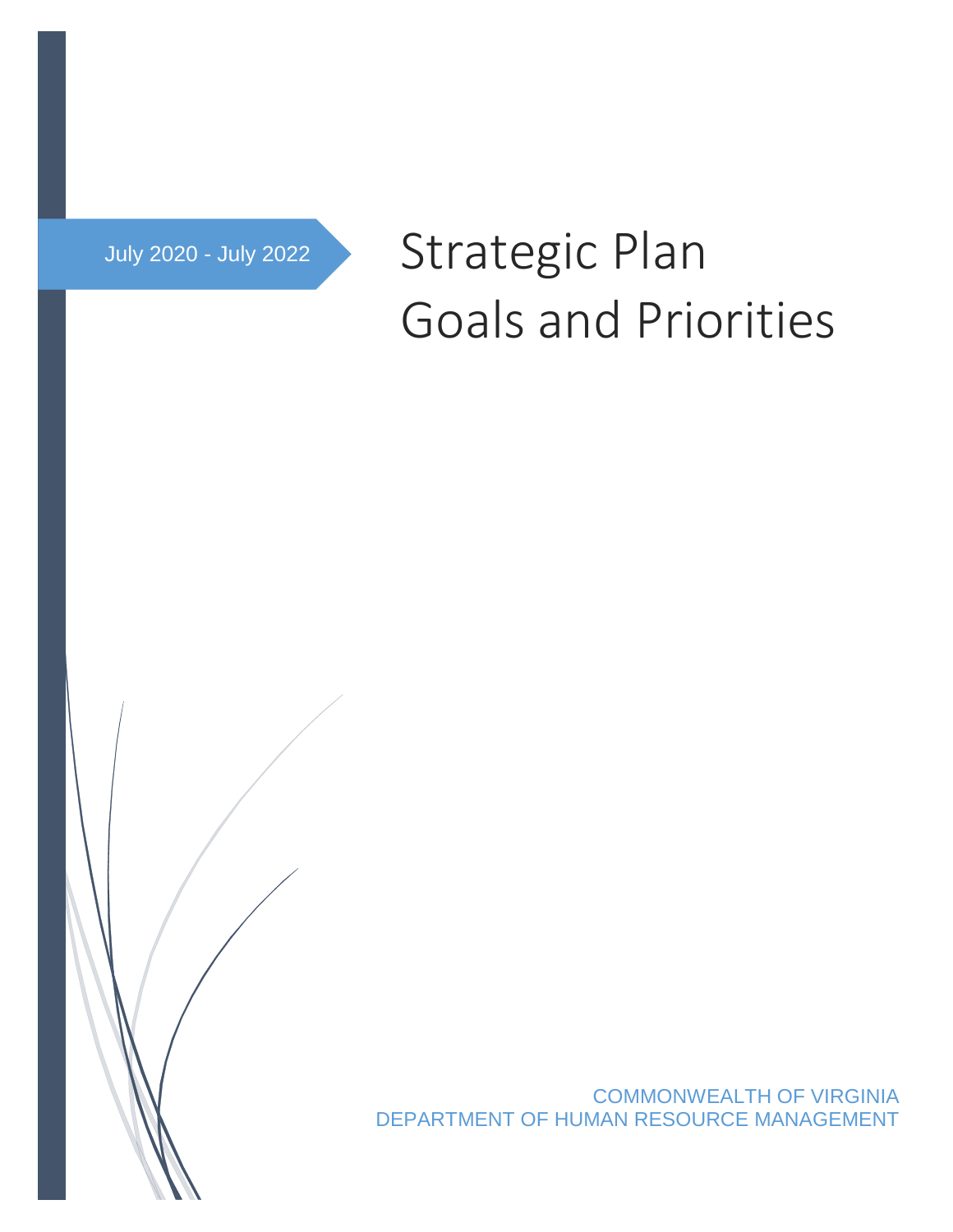

## **ABOUT THE ORGANIZATION – Our Mission**

The Virginia Department of Human Resource Management (DHRM) is the central human resource agency for the Commonwealth of Virginia.

Created and governed by the Code of Virginia §§ [2.2-1200](https://law.lis.virginia.gov/vacode/2.2-1200/) through [2.2-1211,](https://law.lis.virginia.gov/vacode/2.2-1211/) the DHRM is responsible for the following:

- development, dissemination and interpretation of state personnel policies
- establishment of the Commonwealth's job classification plan;
- base and non-base compensation programs;
- a variety of benefits programs that cover current and retired state employees, as well as some local government employees;
- establish a program of employee-management relations that includes alternative processes for resolving employment disputes;
- establish the grievance procedure and a statewide mediation program
- performance management programs that include establishing standards for employee conduct grounded in civility in the workplace;
- talent acquisition and retention;
- employee training and management development;
- administer the workers' compensation insurance plan for state employees.

DHRM takes responsibility for introducing technology and system solutions for the management of people-related data and processes. Workforce data is maintained in a manner to publish a variety of required reports.

Equal employment opportunity remains a top priority with an expanded focus on diversity, equity and inclusion within the workplace ensuring that the Commonwealth of Virginia is an "Employer of Choice for All."

Operating in a decentralized environment, DHRM is required to administer a program of evaluation of the effectiveness of performance of personnel activities of the agencies of the Commonwealth.

## **VISION**

We make **people our business**, strive to be a **recognized leader** and **trusted partner** in bringing forth innovative practices to *attract*, *develop*, *engage* and *retain* the Commonwealth's workforce.

## **VALUES**

We live our "Ethics" every day, in all that we do.

- Excellence We strive to be the best at what we do and are accountable for our own performance.
- Teamwork We support each other and blend our diverse talents and backgrounds and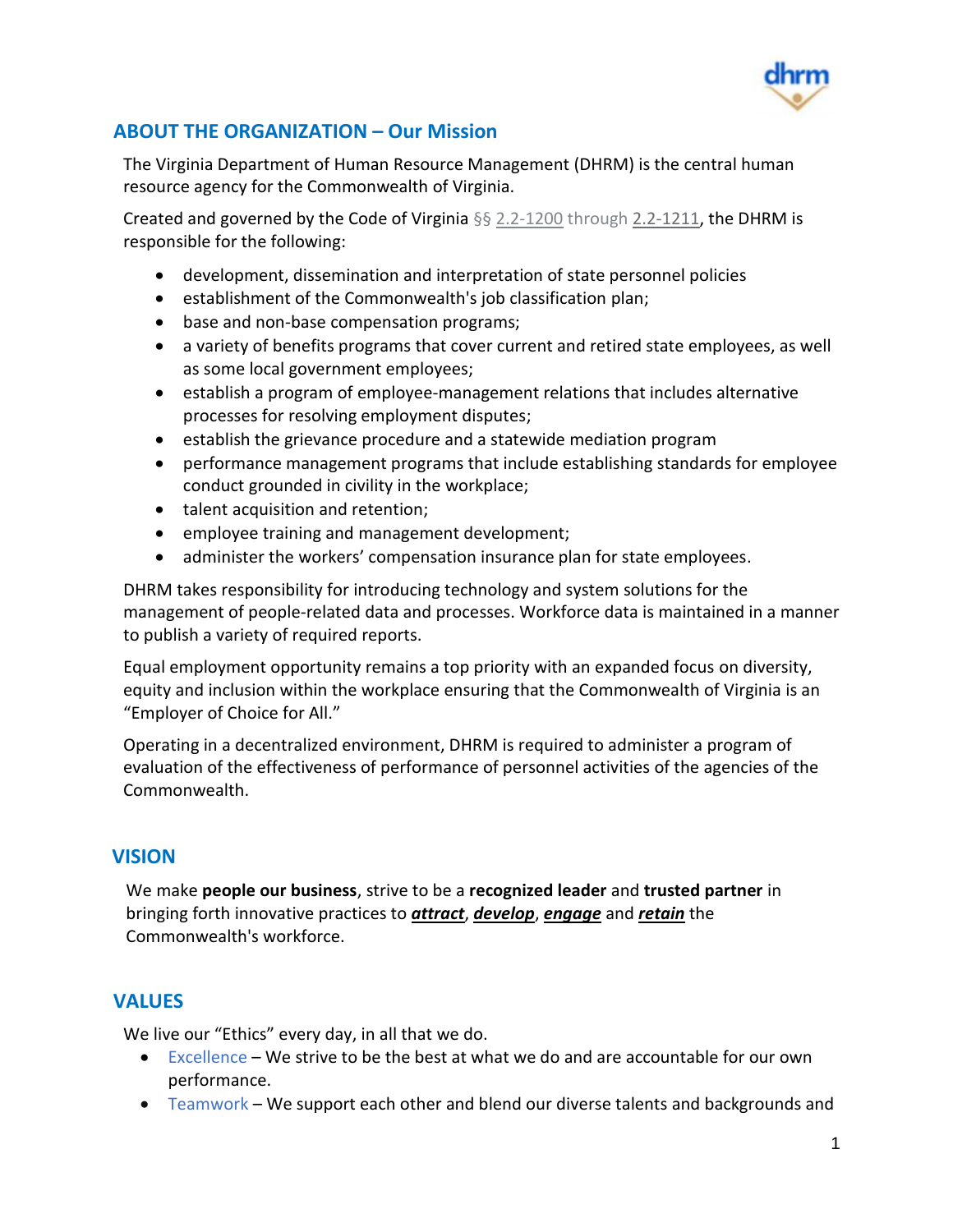

share information and resources.

- Honor We model integrity, mutual respect and fairness in everything we do.
- Innovation We encourage the acquisition of new skills, thoughtful risk taking and receptiveness to change.
- Customer Focus We deliver products and services of the highest quality in a timely manner to our customers.
- $\bullet$  Stewardship We manage public resources responsibly.

## **CULTURE**

The DHRM leadership team is committed to a positive and supportive culture where our people do their best work every day. We celebrate individuals by recognizing their uniqueness and offering the flexibility to make daily choices that can help all employees to be healthy, centered, confident and aware of their potential and possibilities.

## **CORPORATE CITIZENSHIP**

The Commonwealth is led by a purpose: to make an impact that matters. This purpose defines who we are and extends to relationships with our customers, our people and our communities. We believe that business has the power to inspire and transform. We focus on education, giving, volunteerism, and leadership to help drive positive social impact in our communities.

DHRM staff lead and participate in the Commonwealth of Virginia Campaign, an annual statewide workplace charitable giving program with over 1,000 charities. In addition, DHRM employees make donations of goods and their time throughout the year and during agency sponsored specific drives that support charities identified by staff.

## **CUSTOMERS and PARTNERS**

DHRM has a variety of customers and partners many of which utilize the services across the DHRM offices.

Primary customers include the following: (this is not an exhaustive list or all services provided):

- *Current and former (retired and separated) state employees* interact with DHRM on a variety of needs to include job seeking services, injured worker services, health benefits administration and appeals, employee relation services and more.
- *Executive Branch Agency Heads and HR Directors* guidance and direction on DHRM policies and programs. We also provide services to this customer group such as recruitment, coaching, meditation and other HR service like activities.
- *Independent and Judicial branch agencies* inquiries on HR programs and policies,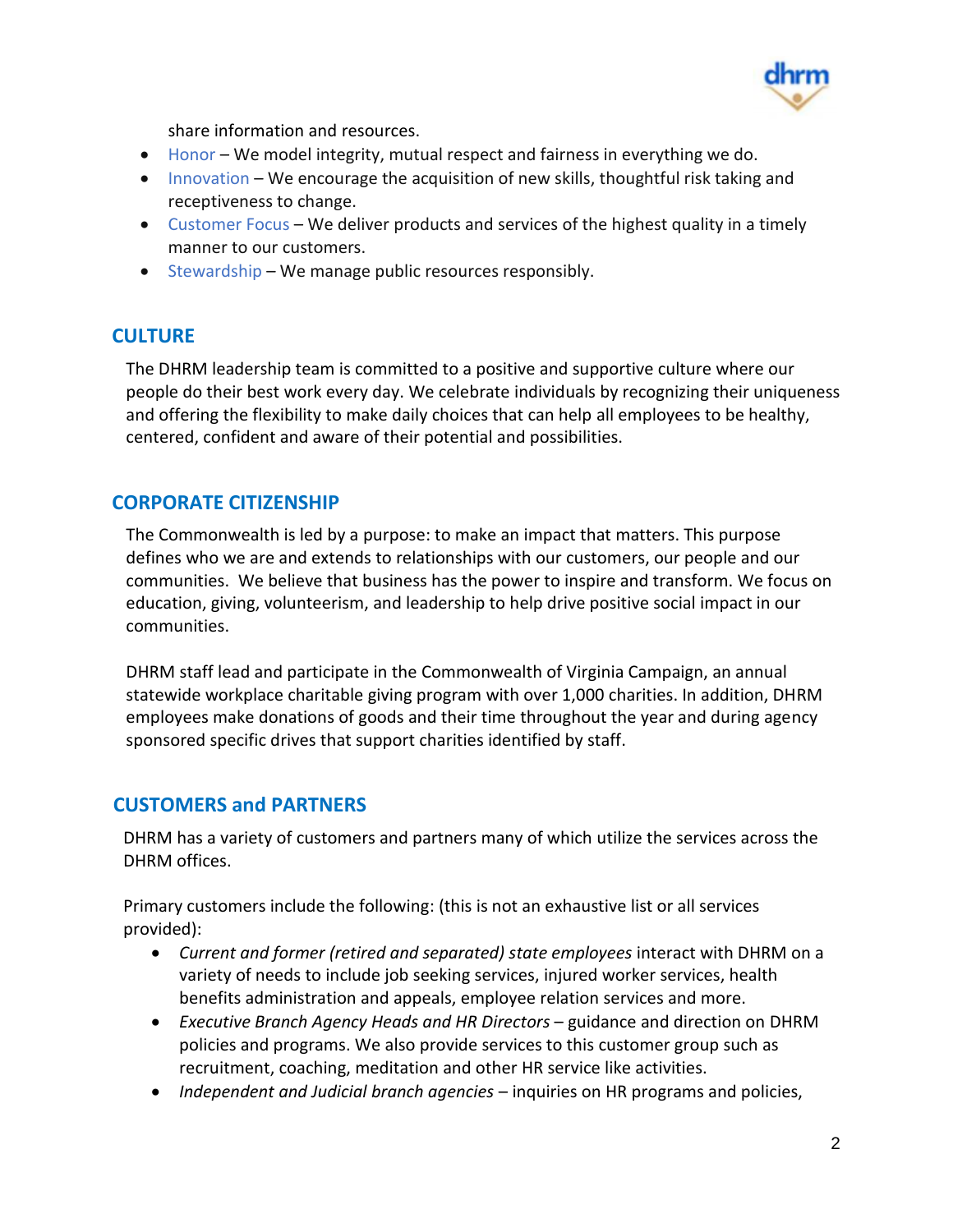

charitable giving, health benefits administration and appeals.

- *Governor's Office, Cabinet and General Assembly members* DHRM responds to request for information, data and analysis; provides legislative impacts and analysis.
- *Local governments/School systems* health benefits administration; training in workers' compensation, safety or other state programs.
- *Non-profit organizations* entities that participate in the state's annual workplace giving campaign and charity fairs.
- *Citizens* information requests, job seeking services.

Primary partners include the following: (note this is not an exclusive list)

- *Private entities* for which services are contracted for such as the administration of the state health care plans, state workers' compensation program; consulting service contracts such as actuarial and auditing services; supplemental insurance providers; temporary staffing companies; software providers for learning management system, recruitment management system; and special projects like exit surveys and compensation studies.
- Financial services through the *Virginia Credit Union.*
- *State agencies* such as Department of Accounts, Department of Planning and Budget, the Virginia Retirement System, the Department of General Services, the Virginia Information Technologies Agency, the Office of the Attorney General and the Auditor of Public Accounts.

## **OPERATIONAL STRUCTURE**

DHRM is organized into 6 Offices each with a distinct technical focus. This organizational [structure](https://www.dhrm.virginia.gov/docs/default-source/default-document-library/dhrmorganizationchart.pdf?sfvrsn=a4886a9e_8) allows for depth of expertise needed at the state Human Resources program level. Each Office is led by an Office Director with reporting staff. Office Directors report directly to the Agency Director. In addition, the Information Security Officer reports to the Agency Director to comply with the requirements of the Virginia Information Technologies Agency, Information Security Standard, SEC 501, 11.2 dated April 2, 2020.

The Deputy Director provides leadership for agency Communications, Human Resources Consulting Services and DHRM's Shared Service Center. This structure ensures a continued focus on core human resources and policy services provided to all executive branch agencies and other key stakeholders.

Additional information about each Office area can be found on DHRM's website as part of the [Roadmap to Success](https://www.dhrm.virginia.gov/docs/default-source/default-document-library/dhrmroadmaptosuccess2020-september.pdf) presentation. These materials are utilized to onboard new DHRM staff and includes an overview of the agency.

## **PEOPLE RESOURCES**

It is true that people are our most valuable resources. It is through individual and the talents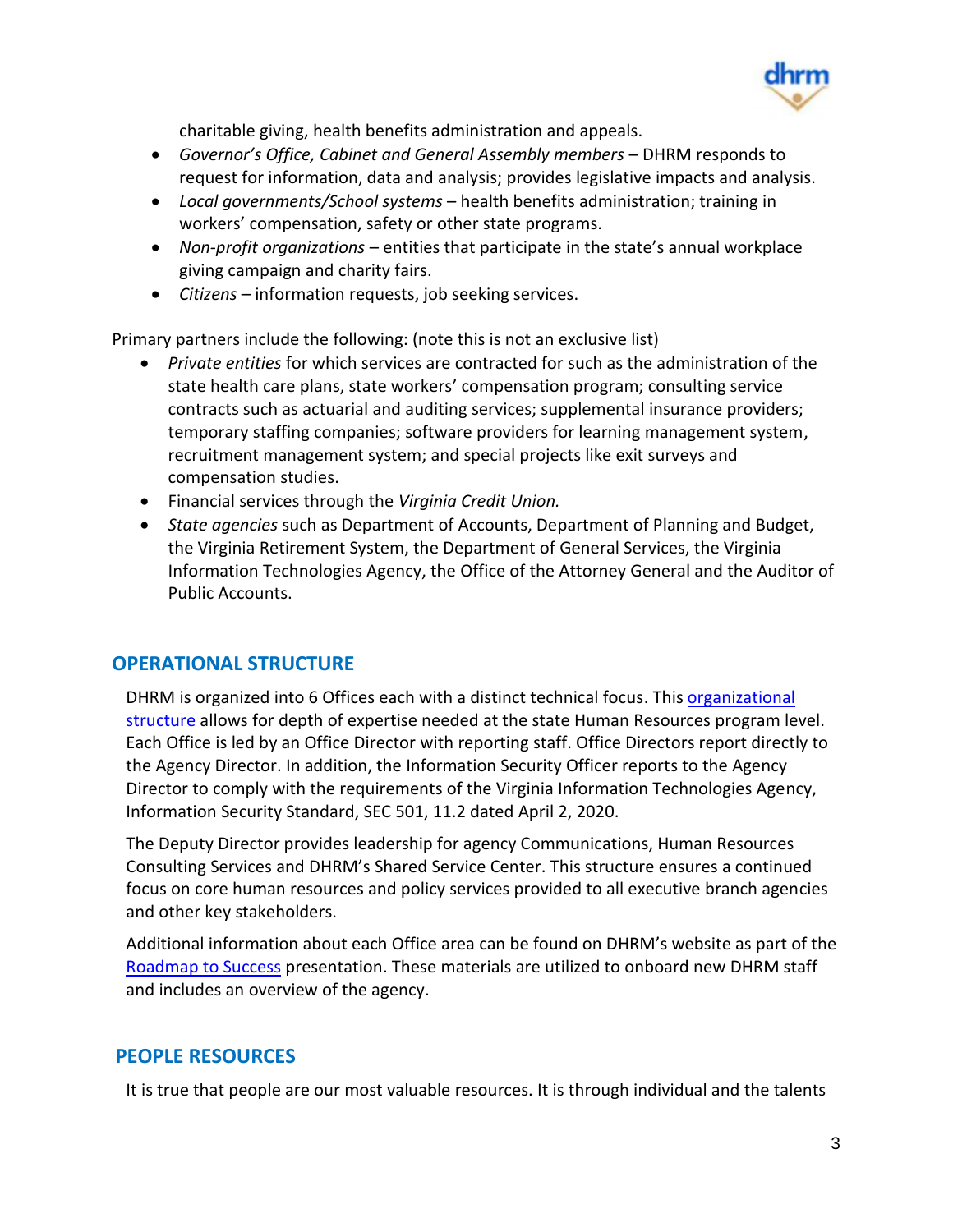

of the entire team that results are achieved. DHRM has an authorized maximum employment level of 116, with 99 classified and 8 wage positions currently filled. DHRM employs a combination of full time classified employees, as well as, wage employees and has a small number of contingent workers.

A number of DHRM programs involve delivery of services through a third party contract; whereas, those delivering these services are employed directly by the contract holder. Examples include the administration of the Commonwealth's Workers' Compensation Program and the administration of the state health plans.

New in FY2021, DHRM gained administrative oversight for the Virginia Management Fellows Program. This program is managed through a Memorandum of Agreement with Virginia Tech. DHRM also participates in the program as an employer and is assigned a Fellow who works with the agency for 8 months rotating through the various DHRM Offices. The Fellow learns about DHRM operations and programs taking that knowledge with them as they rotate to other agencies and into future positions within the Commonwealth.

DHRM also works with local colleges to support externship programs, as well as, job shadowing opportunities.

#### **FINANCIAL RESOURCES**

Annually DHRM participates in the Commonwealth's strategic budgeting processes and funding authorizations are adjusted as a result. DHRM receives a mix of general funds, nongeneral funds and special funds. For FY2021, general funds account for 30% and non-general funds account for 70% of funds allocated to DHRM.

DHRM utilizes two special funding sources that are not derived from the Commonwealth. The State's Health Insurance Plan is funded by agency and employee paid premiums, as well as, from local governments and schools participating in The Local Choice (TLC) program and Line of Duty Act (LODA) program, in established trust funds. The State's Workers Compensation program is funded through agency paid premiums also placed in an established trust fund. These premiums are developed based on each agency's experience regarding workplace injuries and their payroll.

Non-general funds come from a variety of sources. The Employment Dispute Resolution program generates revenue to fund administrative hearings by billing agencies for hearings. The State Employee Services programs has two different non-general fund sources: The CommonHealth Program funded from the Health Insurance Fund. Funding for DHRM's Shared Services Center is provided by participating agencies based on a fee charged for each position serviced. The Personnel Management Information System is funded by revenues derived from charges to participating agencies. There are also administrative non-general funds funded by the Workers Compensation trust fund, the Health Insurance Funds and Personnel Management Information System fund.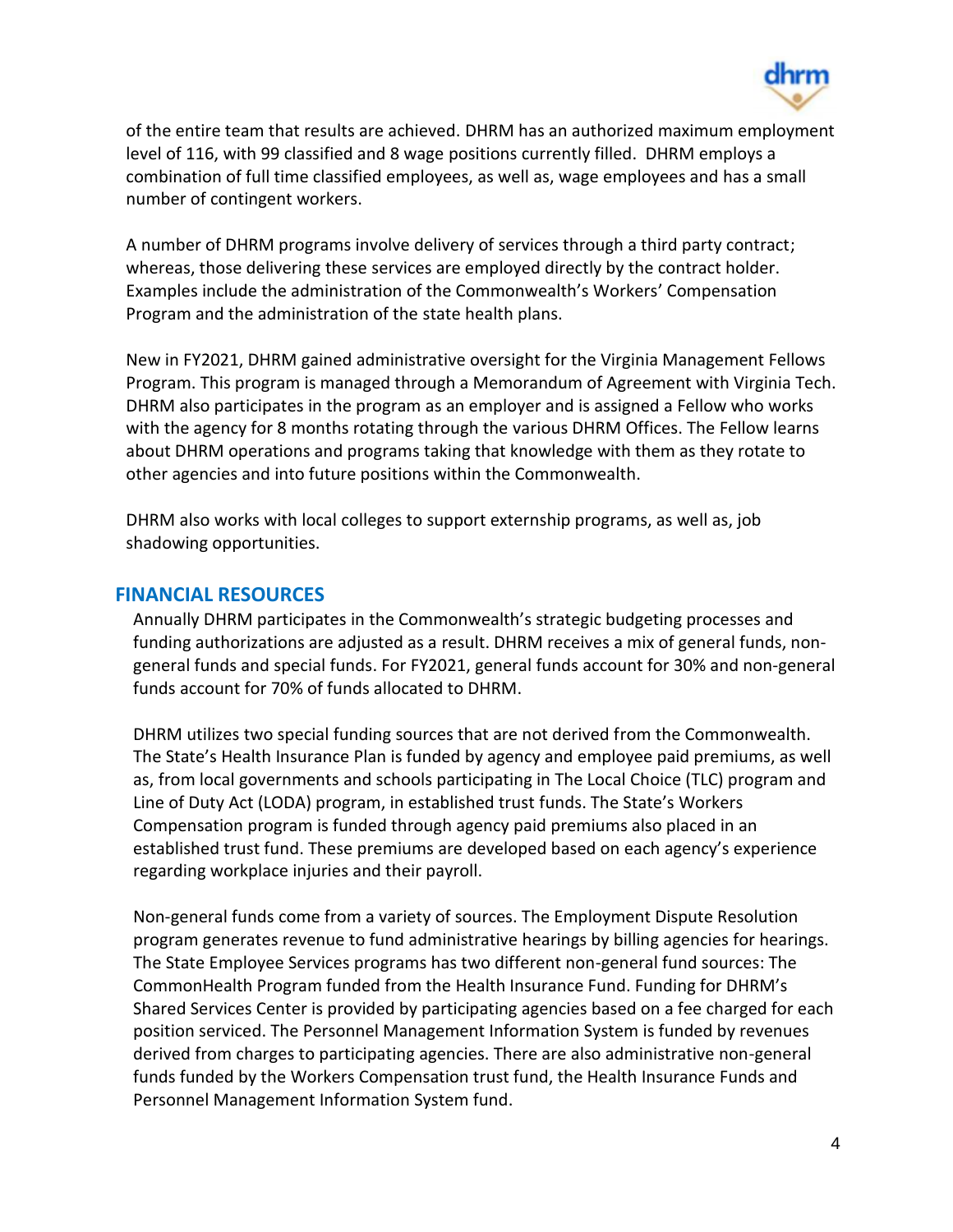

In FY2021, DHRM was given oversight for the Virginia Management Fellows program which is funded through a general fund allocation. These funds are separate from all other funds noted herein.

#### **PHYSICAL PLANT**

DHRM utilizes leased space in the James Monroe Building located in downtown Richmond. While all employees are able to perform all or some of their work remotely, 8 employees in the Office of Workforce Engagement are home based providing CommonHealth and related services throughout the state. DHRM is scheduled to relocate their office in late 2021/early 2022. A reassessment of physical space and usage will be needed based on experiences learned during the COVID-19 pandemic.

#### **DHRM WORKFORCE DATA**

DHRM is an organization that continues to experience change in its workforce. As tenured employees retire and professional staff seek growth opportunities in other state agencies, DHRM continues to onboard new employees with a variety of knowledge, skills, experiences and backgrounds. DHRM leadership recognizes and supports an agency that is diverse in all aspects. Below are a few key data points specific to the DHRM workforce as of 7/1/2020:

- Females make up 60% and males 40% of the classified employees.
- Minorities represent 45% and non-minorities 55% of the classified employees.
- The average age is 50.
- The average years of service equals 13.2.
- Veterans represent 9% of the workforce.
- Turnover, all types, represented 7.8%.
- 56% of the classified workforce are in positions assigned to pay bands 3, 4 or 5.
- 12% of the classified workforce are currently eligible to retire.
- DHRM has 16 positions classified as supervisor or manager and of those 50% are filled by women and 50% are filled by minorities.

## **SWOT ANALYSIS**

On an annual basis, DHRM identifies and evaluates our Strengths, Weaknesses, Opportunities and Threats (SWOT). The following have been identified through leadership discussion and survey, customer surveys and employee feedback.

Strengths (Internal)

- Variety of talent, skills and experience within DHRM team
- Focused on customer and service delivery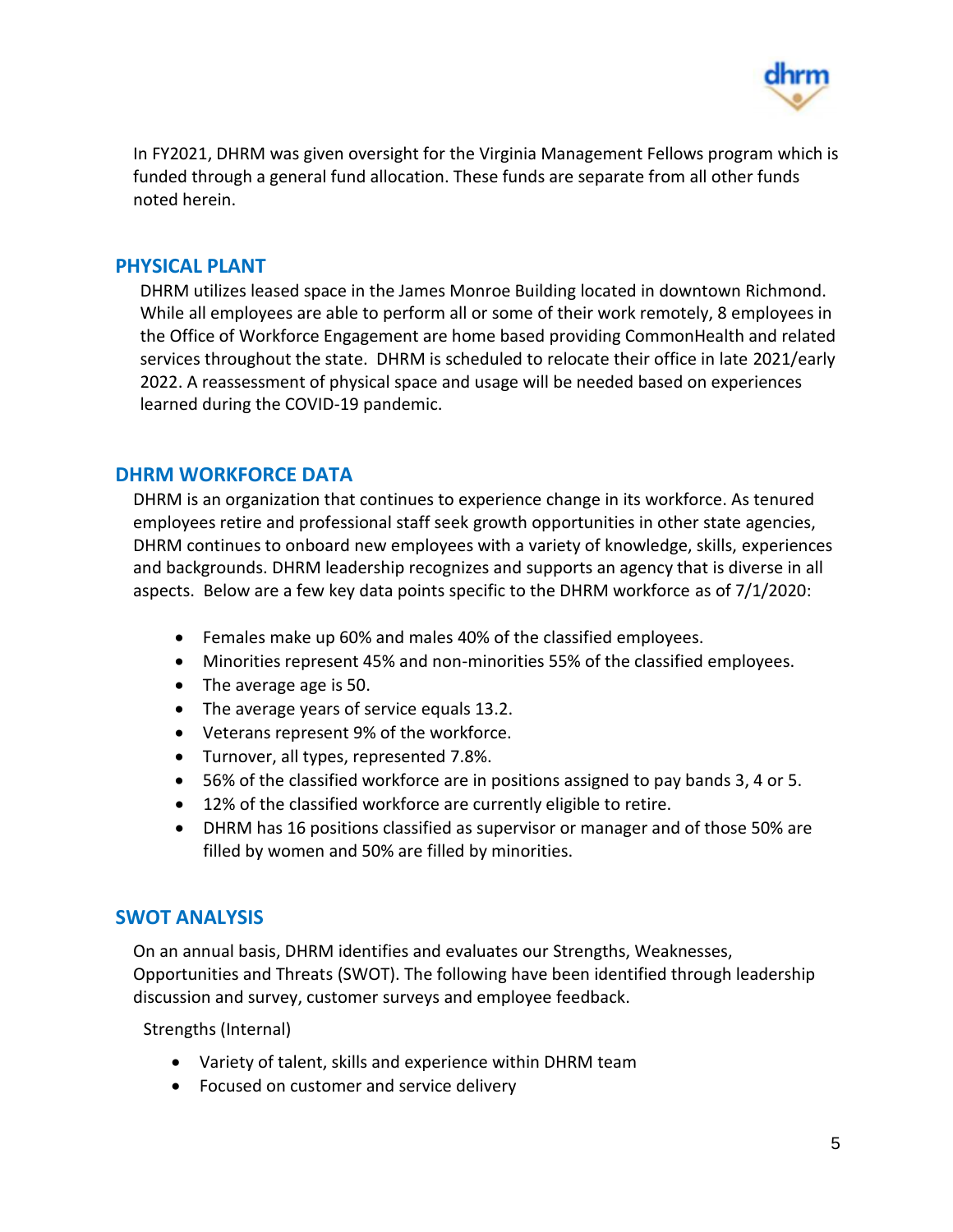

• Small agency, flexible, staff collaborate and work well with each other

Weaknesses (Internal)

- Limited procedures and documented workflows
- Limited to no formal knowledge transfer and supporting tools
- Limited targeted training and development

Opportunities (External)

- Support of current administration
- Strong agency partnerships and intra-agency collaboration
- Changing workforce and openness for innovation

Threats (External)

- Lagging and complex technology
- Funding challenges including unfunded initiatives
- Changing priorities or new, unplanned initiatives

#### **COMMONWEALTH WORKFORCE DATA**

The Commonwealth's workforce continues to evolve towards a flexible, mobile, multigenerational workforce that demands innovation, technology, transparency and data driven decisions. The workforce of today and the future demands recognition of the delicate balance between work and non-work demands on an individual's time.

The Human Resources community must continue to build skills that drive innovation and creativity while promoting and protecting a workforce that is representative of the Commonwealth and its diversity. The financial, emotional and physical wellbeing of employees has been elevated in need.

While unemployment in the private sector remains high, it can be expected that the competition for talent will continue to be a challenge for the Commonwealth's state agencies. An anticipated increase in employee retirements, combined with short term furloughs and the possibilities of a workforce reduction due to economic realities will have a significant impact on our ability to attract, develop, engage and retain talent.

The [Commonwealth's Workforce Data](http://www1.dhrm.virginia.gov/redir/getinfo.aspx?id=1044) can be found on the DHRM website. While this data can be manipulated to reflect various data elements, below are a few of the most requested data points.

- Males make up 46.1% and females 53.9% of the classified employees.
- Minorities represent 36% and non-minorities 64% of the classified employees.
- The average age is 46.
- The average years of service equals 11.2.
- Veterans represent 7.6% of the workforce.
- Turnover, all types, represented 14.5%.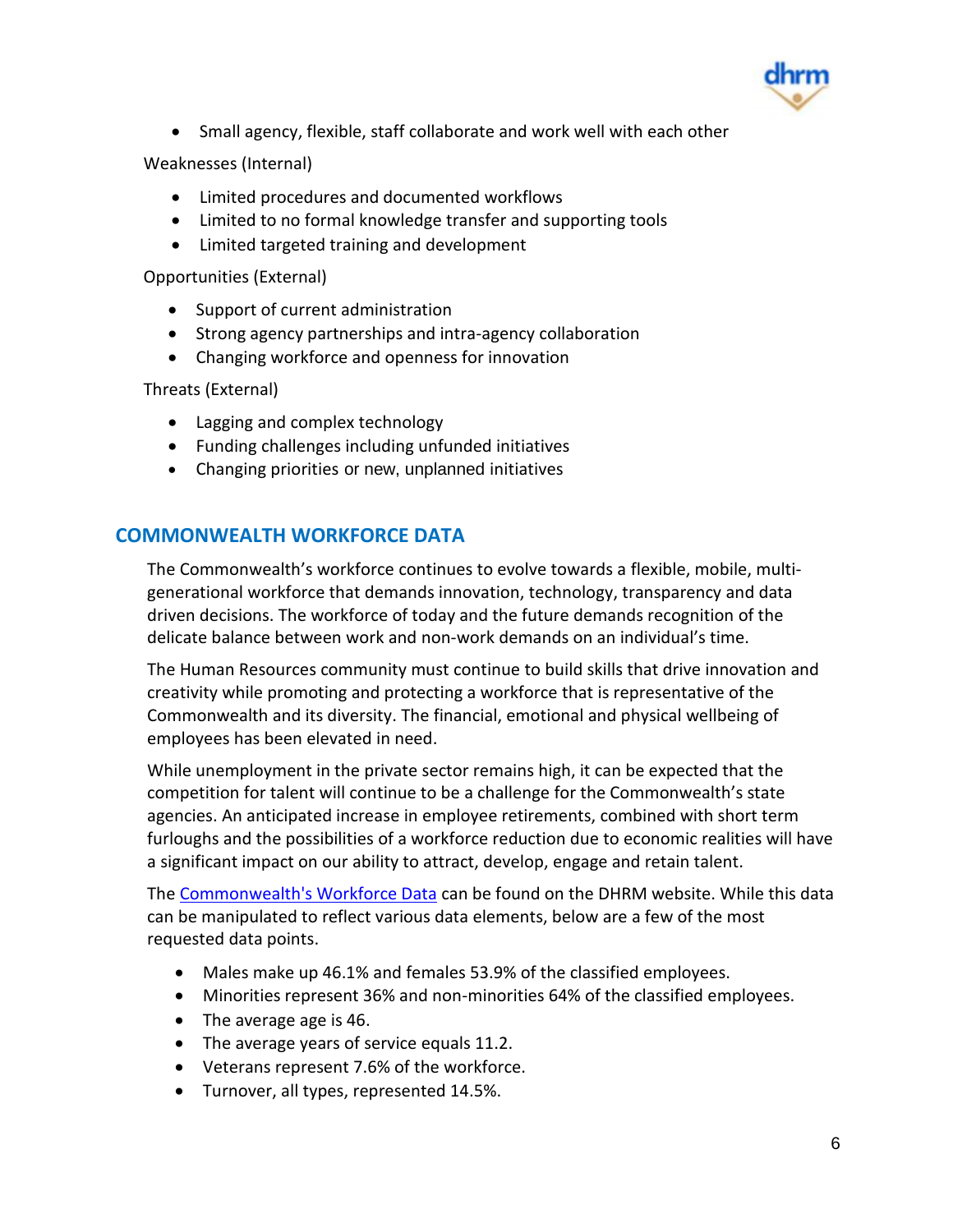

- 78% of the classified workforce are in positions assigned to pay bands 3, 4 or 5.
- 12% of the classified workforce are currently eligible to retire.

#### **STRATEGIC GOALS AND PRIORITIES**

The above SWOT analysis, along with the Commonwealth's workforce data and inputs from a variety of external sources, have helped drive the development of DHRM's strategic goals and priorities. This plan identifies 7 goals of which 5 are externally focused and 2 are internally focused. Each goal has identified priorities and strategies.

This plan has been initially written to cover the time period reflecting July 1, 2020 through June 30, 2022. While it may be a normal business practice to strategically plan for a longer period of time, DHRM leadership recognizes that there are significant changes to come in the next 24 months both internal and external to the agency. With that in mind, our agency wide focus will be on the goals, priorities and strategies identified herein.

DHRM Offices may have additional goals and strategies that focus beyond this timeline.

#### **VISIONING BEYOND 2022**

As DHRM is able to realize the goals noted herein and strategies are implemented, additional focus areas will be evaluated for inclusion in this plan or plans written hereafter. The following issues have already been identified as needs for future exploration. Each issue is recognized as having the potential for a significant impact on the Commonwealth's workforce.

- 1. Flexible Benefits more and more employees are asking for a choice in benefits they receive. Allowing an employee a choice in benefits will serve to attract a larger pool of talent who are looking for choices as part of their total compensation package. The ability select benefits would potentially require modification to existing contracts, policies, and systems. Extensive research and input would be needed from a variety of stakeholders to include employees.
- 2. Paid Time Off the Commonwealth's existing leave programs and categories are numerous and complex. Prior efforts to revamp employee leave programs were unsuccessful. Managers and employees continue to express an interest in simpler leave programs and categories which could also be more attractive for employees entering state service. Simplification of existing leave programs and categories will require modification to existing policies and systems. Buy-in from a variety of stakeholders to include employees would be required.
- 3. Managing Performance managers and employees often comment about the lack of pay for performance and the dreaded once a year performance evaluation. Redesign of the existing Performance Management Program and related processes would include moving from a traditional approach that involves setting annual performance measures and an annual evaluation towards ongoing goal setting, real time data and continuous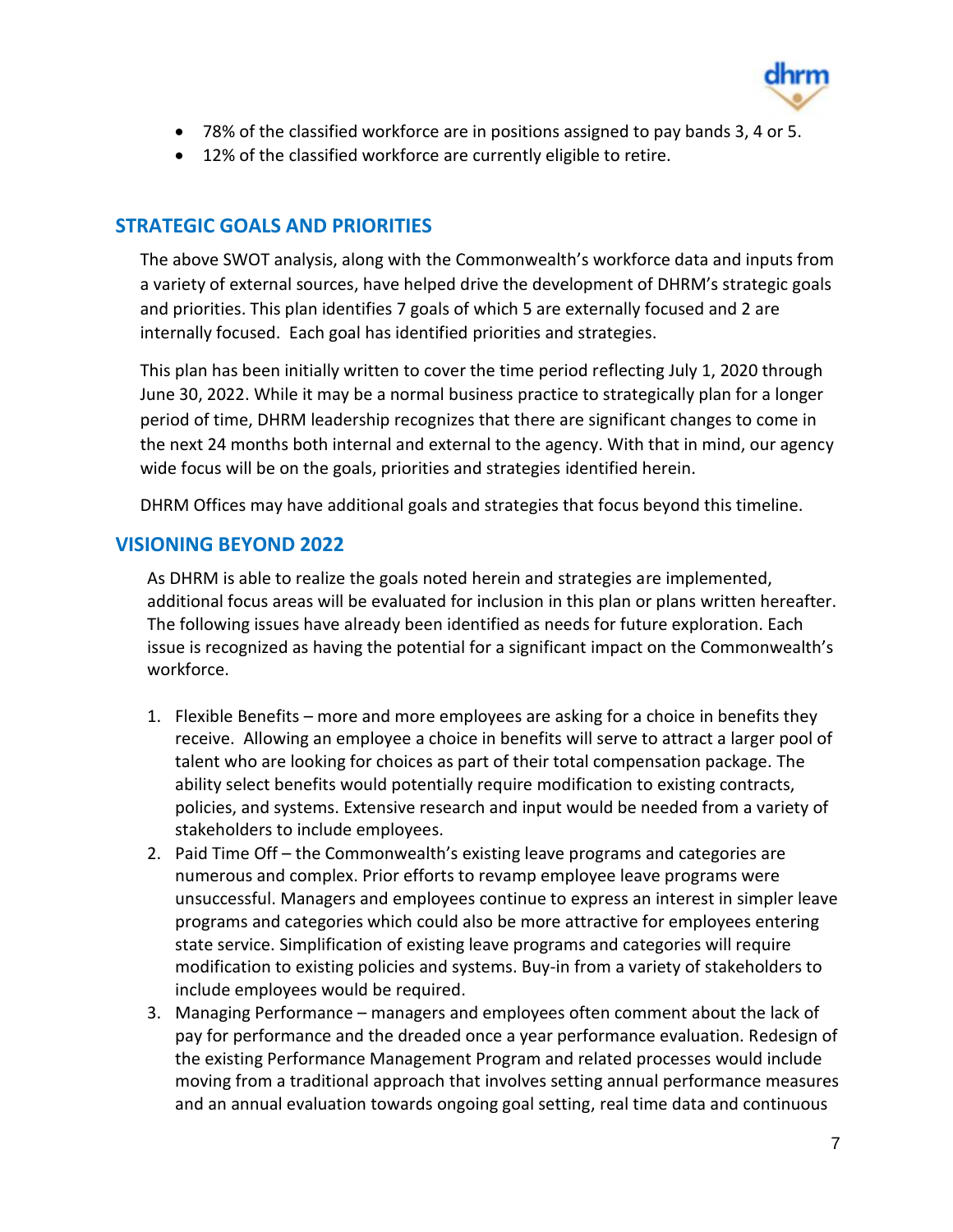

feedback with supporting automated processes which can be linked to future pay increases. A key driver of a successful transition would be the ability to automate processes which will require dedicated funding and resources to implement.

- 4. Future Workforce Structures pending future legislative action, the Commonwealth's workforce could come under collective bargaining. DHRM must prepare itself and agency HR teams for such possibilities should legislative action be taken to mandate such in state government operations. Under the direction of the Secretary of Finance with Assistance form the Secretary of Administration, a related study is to be completed by November 1, 2021.
- 5. Electronic Records Management for many state agencies, employee personnel files are cumbersome, taking up storage space and requiring the use of volumes of paper. Converting paper files to electronic records will serve to better retain the records and allow for easier access by managers, employees and HR professionals, as well as, improvements in transfer of records between state agencies. Movement to a paperless records management process will require a significant investment of financial resources within the Commonwealth, as well as, dedicated staff to manage the related technology infrastructure to support.

#### **RESULTS AND EVALUATION**

At DHRM, we are people focused and data driven. With that in mind, we believe it is important to keep this plan updated in order to see progress, celebrate success and adjust where issues arise. The DHRM leadership team will review this plan quarterly and provide an update thereafter made publically available on DHRM's website. This will further DHRM's accountability for delivery on the strategic priorities noted herein.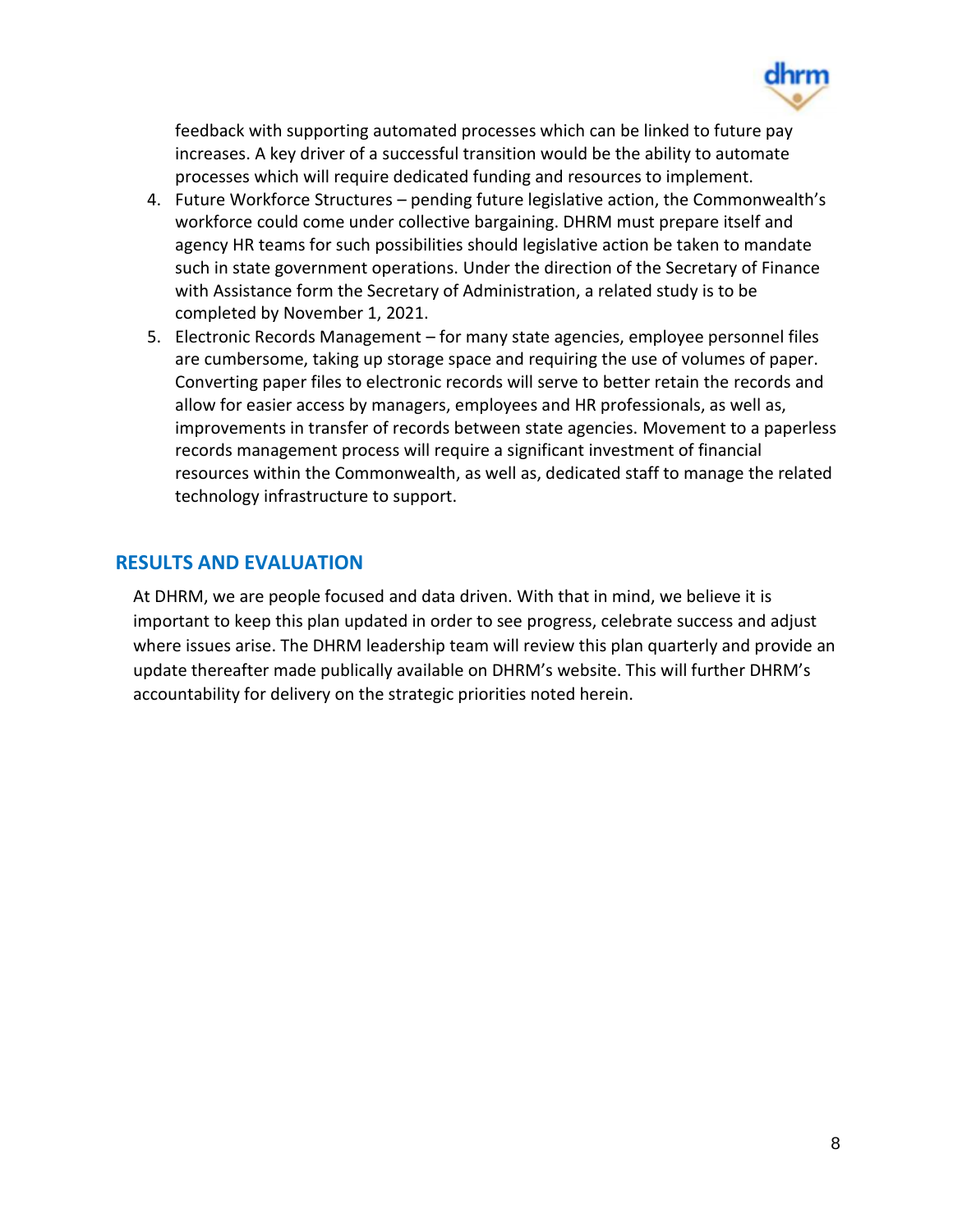

Virginia Department of Human Resource Management Strategic Goals, Priorities and Strategies – July 2020 to June 2022

This plan has been created, reviewed and accepted by the DHRM Director, DHRM Deputy Director, Information Security Officer and the DHRM Office Directors. Each is committed to support this plan and the call to action it demands.

Emily S. Elliott **Rue White** Rue White

DHRM Director Deputy Director

Belchior Mira VACANT

Information Security Officer **Contracts** and Finance

Antonio Villafana **Aubrey Chigwada** Aubrey Chigwada

Office of Information Technology Office of Workers' Compensation Services

Vilma Alejandro Chris Grab

Office of Workforce Engagement **Office of Employment Dispute Resolution** 

 Gary Johnston Office of Health Benefits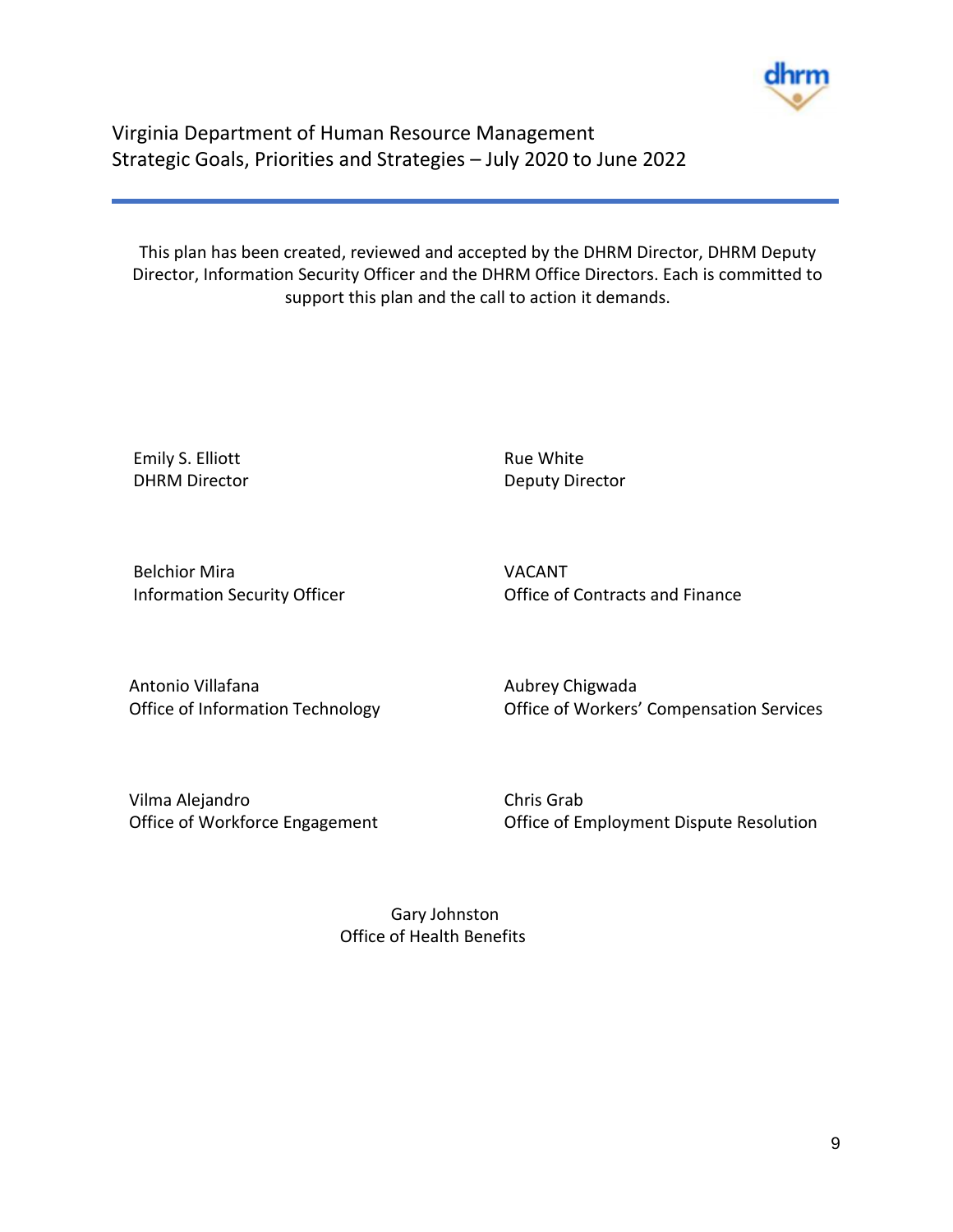

Virginia Department of Human Resource Management Strategic Goals, Priorities and Strategies – July 2020 to June 2022

 **Goal 1: IT Modernization** – modernize Human Resource supporting technologies to transform and improve the user experience for DHRM customers and partners.

#### **Future State Organization Structure and Systems Infrastructure**

- 1.1. DHRM's IT Director will work with the DHRM team and selected stakeholders to develop a DHRM **IT Strategic Plan** that accurately captures:
	- A. DHRM's IT vision and roadmap for modernizing its IT organizational structure, systems, process and tools.
	- B. Takes into account the impact resulting from the transition to the Cardinal Human Capital Management System to both systems, data and personnel.

#### Strategies:

1.2. **PMIS/BES to Cardinal Human Capital Management** - transition PMIS/BES to the Cardinal Human Capital Management System in accordance with schedule established by the Cardinal project team. Key milestones are noted as follows:

> Release 1 – Go Live – 3/31/2021 Release 2 – Go Live – 10/4/2021 Project Close Out – 5/31/2022

- 1.3. **Recruitment Management System** develop business case, obtain needed funding and implement a new RMS system.
- 1.4. **Learning Management System** develop business case, obtain needed funding and implement updated versions of the LMS.
- 1.5. **Online interview tool** establish contract for agency use of an online interviewing tool.
- 1.6. Incorporate use of an **Awards Management System** into the Governor's Honors Award program.
- 1.7. **Statewide Collaboration Workspace** explore and develop business case for the funding and implementation of an online workspace that is accessible and usable by all state employees, regardless of agency or location.
- 1.8. Create and implement a **Workforce Dashboard**.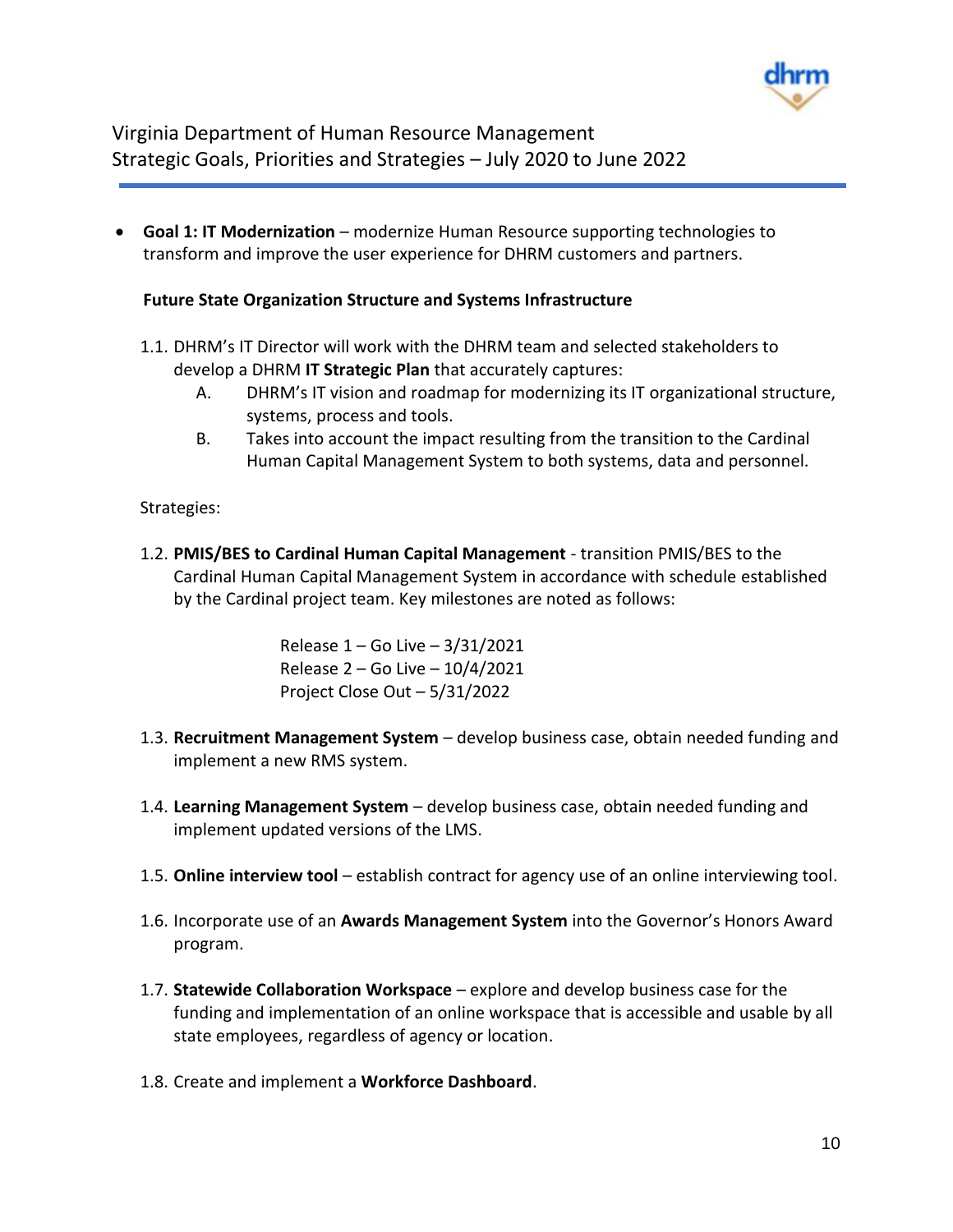

- 1.9. Implement an agency-wide **Communication Platform** to improve external employee communications and experience.
- 1.10. Explore options for a **Case Management System** and obtain needed funding for implementation. This focus area is specific to the DHRM Office of Employment Dispute Resolution and the Office of Workforce Engagement.
- **Goal 2: Attracting Talent** position the Commonwealth as an "Employer of Choice for All."

#### Strategies:

- 2.1. Identify relevant **metrics** to be included on the **Workforce Dashboard.** This includes evaluating time to fill to determine actions needed to support a continued reduction in days reported to hire.
- 2.2. Publish and promote an understanding of the **Statewide Compensation Study** and any updates to drive data driven decision in hiring and compensation actions.
- 2.3. In partnership with the Governor's Office of Diversity, Equity and Inclusion launch the **ONE Virginia Strategic Plan for Diversity and Inclusive Excellence** and support goals and strategies within the plan.
- 2.4. Establish **partnerships** with external entities that support targeted talent groups with a focus on females, individuals with disabilities, minorities, LGBTQ, veterans and other underrepresented groups.
- 2.5. Introduce an **Employer of Choice for All** brand that is inclusive of all state agencies and positions across the Commonwealth.
- **Goal 3: Workforce Development** promote and embed a culture of continuous workplace learning supportive of individual, team and organizational development.
	- 3.1. Stand up a **Learning and Development** team within the DHRM organizational structure with assigned resources.
	- 3.2. Identify relevant **metrics** to be included on the **Workforce Dashboard**. Monitor metrics to identify and implement improvements.
	- 3.3. Integrate the **Virginia Management Fellow Program** within DHRM organizational structure and support efforts needed to ensure Fellows are employed at program end.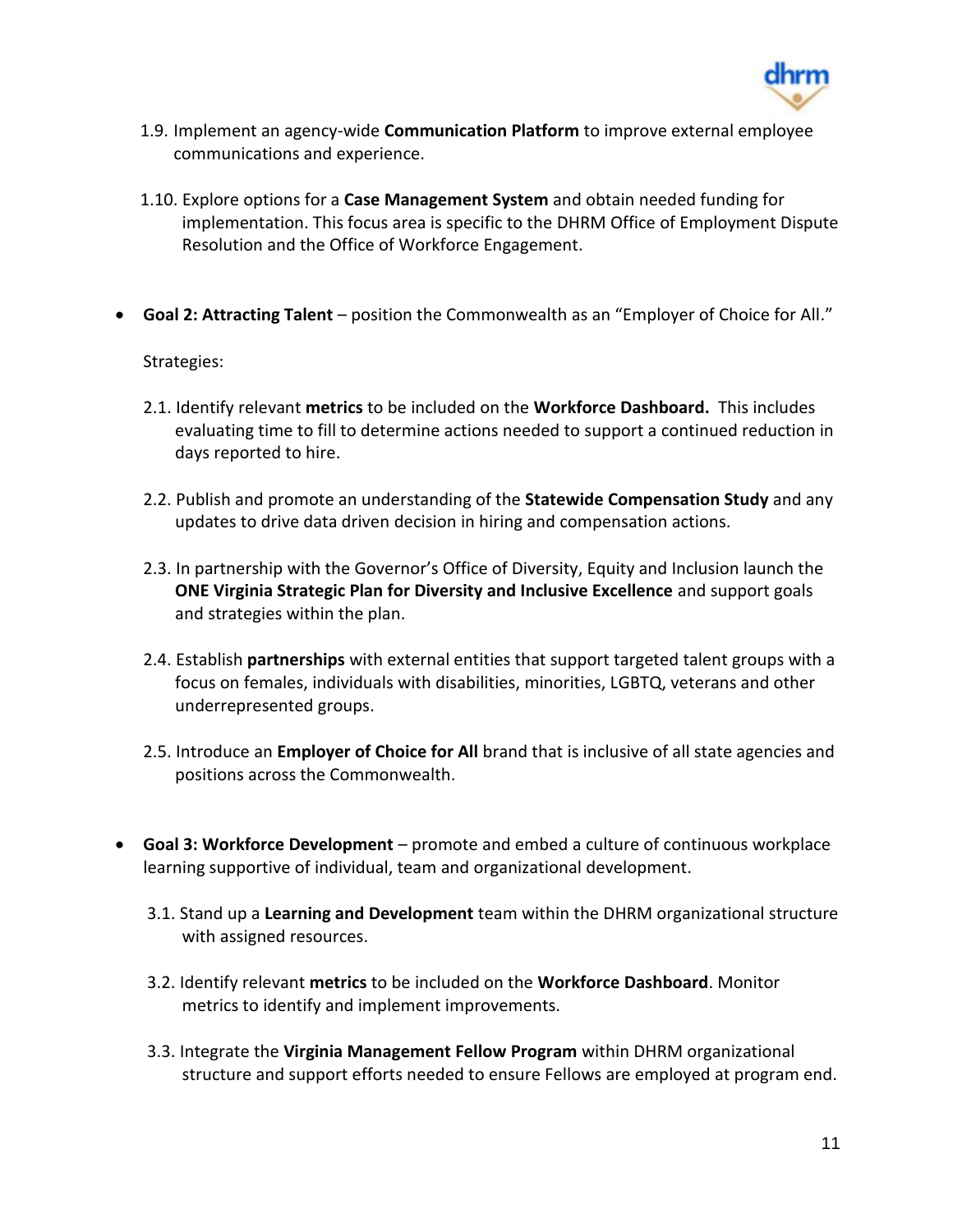

- 3.4. Develop and implement **technical and leadership curriculum for the Human Resources community** to include a focus on building a foundation for new/entry level HR staff and the skills needed for career progression. (Must include the following: how state government functions, the statutory role of DHRM versus central agencies; how legislation impacts HR programs; statewide mandates; statewide workforce priorities, program and policy changes; and HR supporting technologies.
- 3.5 Establish a **formal program of introduction and education for Agency HR Directors** newly hired into state government or new to the role of Agency HR Director.
- 3.6. Evaluate the **Agency Workforce Plans** to identify actionable items that support learning and development needs across Commonwealth agencies.
- 3.7 Review and **update curriculum** available to the state workforce within the COVA Learning Center.
- **Goal 4: Workforce Engagement** create workplace environments that drive meaning, purpose and passion among the Commonwealth's workforce.
	- 4.1. Identify relevant **metrics** to be included on the **Workforce Dashboard** and evaluate to determine actions needed to support continued engagement of all employees.
	- 4.2. Establish **Employee Resource Networks** with existing employees to support targeted groups with a focus on females, individuals with disabilities, minorities, LGBTQ, veterans and other underrepresented groups.
	- 4.3. Expand focus on **financial, physical and mental wellness** to include ensuring employees maximize benefits currently offered including participation in the CommonHealth program, premium rewards and other value-based incentive programs within the health plans, the employee assistance program , the employee discount program and others
	- 4.4. Implement and train agency leadership on a **CommonHealth outcomes based incentive program** to promote employee health and lower health care costs through successful behavioral changes.
	- 4.5. Establish and implement an **HR policy methodology** for development, communication and evaluation that ensures inclusiveness in development, access and equitable implementation.
- **Goal 5: Workforce Retention** build tools and programs that support access to the right skills and knowledge when and where it's needed.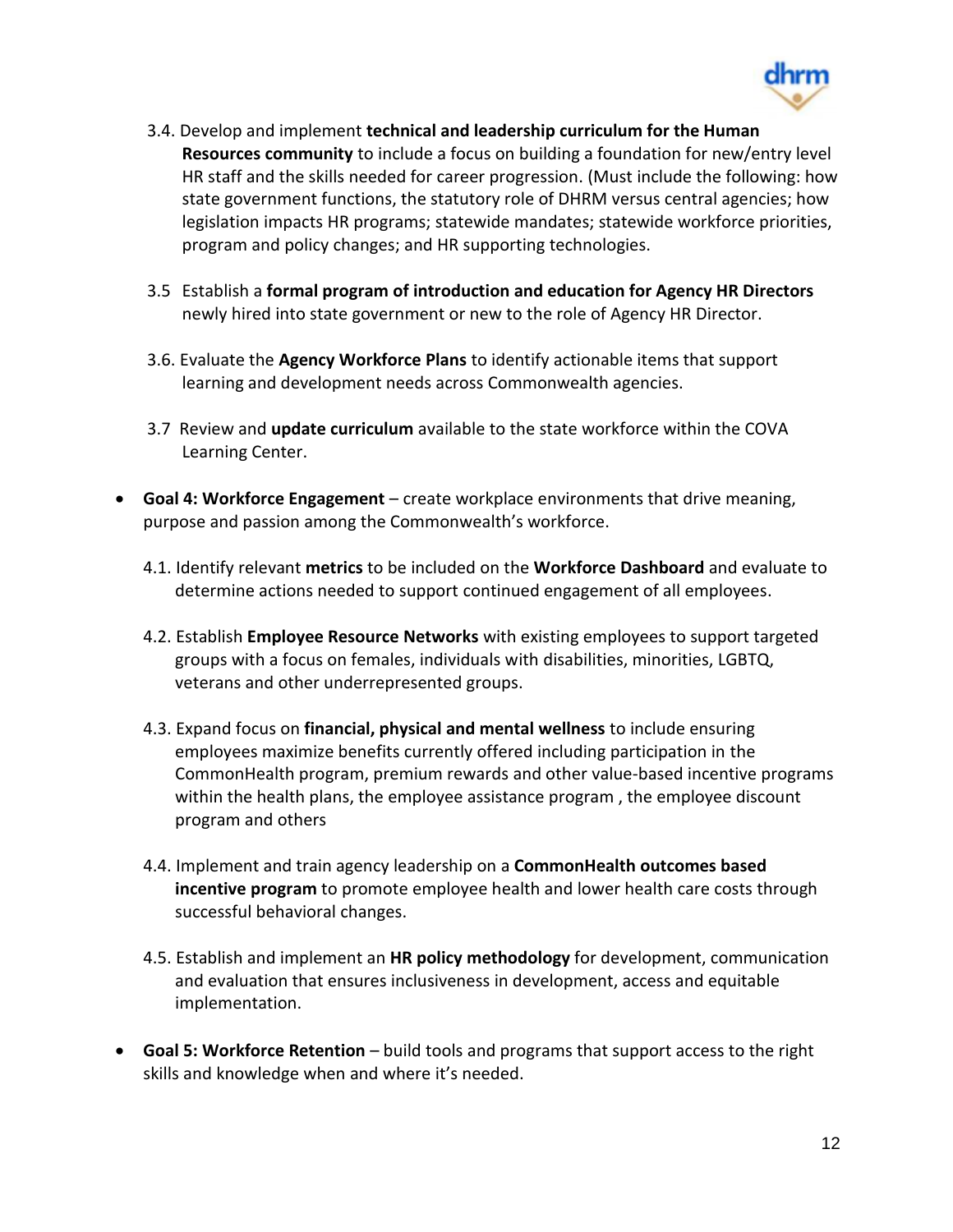

Strategies:

- 5.1. Identify relevant **metrics** to be included on the **Workforce Dashboard**. Monitor metrics to identify measureable program improvements.
- 5.2. Evaluate the **Commonwealth's Annual Exit Survey Summary** to identify actionable items to eliminate barriers to retention.
- 5.3. Develop and promote **Workplace Reassignment Program** to allow for the temporary exchange of people with needed skills or knowledge across Agencies/Secretariats as a means to return employees to work and to support agency work needs.
- 5.4. Obtain support, funding and implement an **Employee Engagement Survey** to identify actions that can be taken to further support employee engagement across the Commonwealth.
- 5.5. **Commonwealth Mentorship Program** introduce a mentorship program to further support the Commonwealth's focus on employee engagement, learning and development.
- 5.6. Establish a **Worker's Compensation Premium Benefit Program** for agencies that achieve targeted benchmarks in workplace safety, loss control and claims management.
- 5.7. **Disability Management Coordination** establish clear coordination of benefits between the Workers' Compensation program and the Virginia Sickness and Disability program to better serve the Commonwealth workforce. (JLARC Report 2019)
- **Goal 6: DHRM Internal Focus** improve key operational areas/issues internal to DHRM.

Strategies:

- 6.1. **Financial Management** increase knowledge of DHRM Office Directors and staff related to DHRM funding authorizations, budgets, expenditures, decision packages and the systems that support (DPB Budget Planning Tool and Cardinal); establish procedure for monitoring expenditures and predicting and forecasting for short and long term needs; identify and communicate roles and responsibilities; establish accountability.
- 6.2. **Technology** establish customer service expectations and response times to inquiries made of the IT team; establish transparency in project deliverable dates and progress; identify and implement collaboration tool or intranet for use by DHRM team.